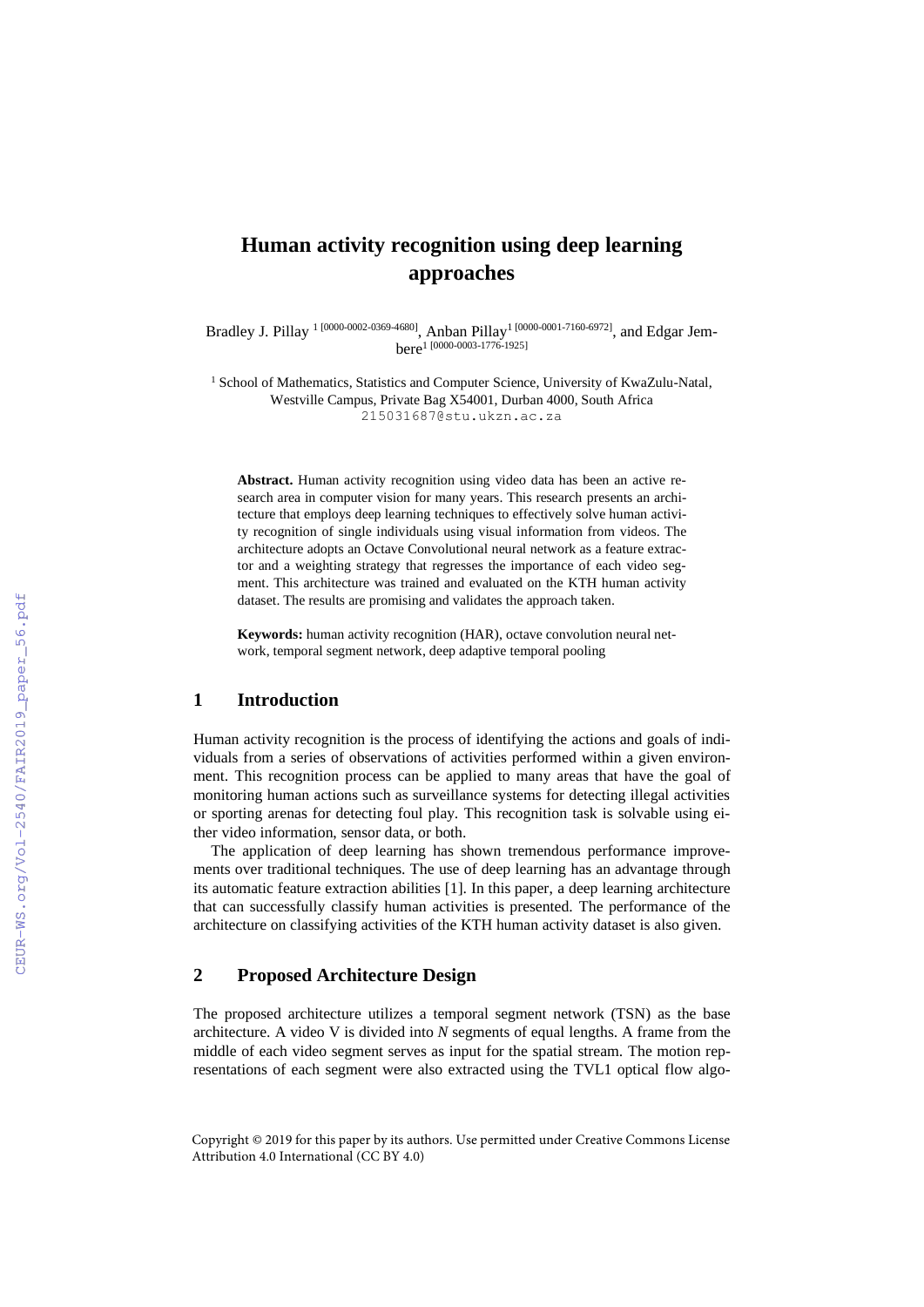rithm on a stack of 10 consecutive frames. An OctResNet50 model pre-trained on the CIFAR-100 dataset was used as the frame-level feature extractor. The OctResNet50 model is a ResNet50 model that utilizes the octave convolution [4]. The temporal features are stacked together and parsed to a deep adaptive temporal pooling (DATP) module to generate the importance of each temporal segment [2]. The two-component Gaussian Mixture Model (GMM) was chosen as the weights-generator employed by the DATP module. The generated weights were assigned to the temporal segments and a late fusion strategy was adopted for fusing both the spatial and temporal streams. The fused vector was then parsed to a feedforward neural network that outputs the predicted class label for the entire video. All trainable parameters in this architecture was trained through backpropagation.

## **3 Results**

Table 1 displays the confusion matrix obtained by the proposed architecture on the test set made up of 121 videos from the KTH dataset [5]. The accuracy rate obtained by the proposed architecture is 63.6%. The state-of-the-art results of 95.33% classification accuracy were achieved in [3].

| Actual Class | <b>Predicted Class Labels</b> |              |            |         |         |         |
|--------------|-------------------------------|--------------|------------|---------|---------|---------|
| Labels       | Boxing                        | Handclapping | Handwaving | Jogging | Running | Walking |
| Boxing       | 18                            |              |            |         |         |         |
| Handclapping |                               | 18           |            |         |         |         |
| Handwaving   |                               |              |            |         |         |         |
| Jogging      |                               |              |            |         | 10      |         |
| Running      |                               |              |            |         | 14      |         |
| Walking      |                               |              |            |         |         |         |

**Table 1.** Confusion Matrix obtained by the proposed architecture on the KTH dataset

### **4 Conclusion**

Most of the boxing, handclapping and handwaving videos were classified correctly. The jogging and walking actions were misclassified as running. This misclassification may have occurred because the motion representations of the 3 actions were similar. The results obtained are not as good as the state-of-the-art results, but they are promising and validates the approach taken.

#### **References**

- 1. Khurana, R. and Kushwaha, A.K.S., 2019. Delving Deeper with Dual-Stream CNN for Activity Recognition. In Recent Trends in Communication, Computing, and Electronics (pp. 333-342). Springer, Singapore.
- 2. Song, S., Cheung, N.M., Chandrasekhar, V. and Mandal, B., 2018. Deep Adaptive Temporal Pooling for Activity Recognition. arXiv preprint arXiv:1808.07272.